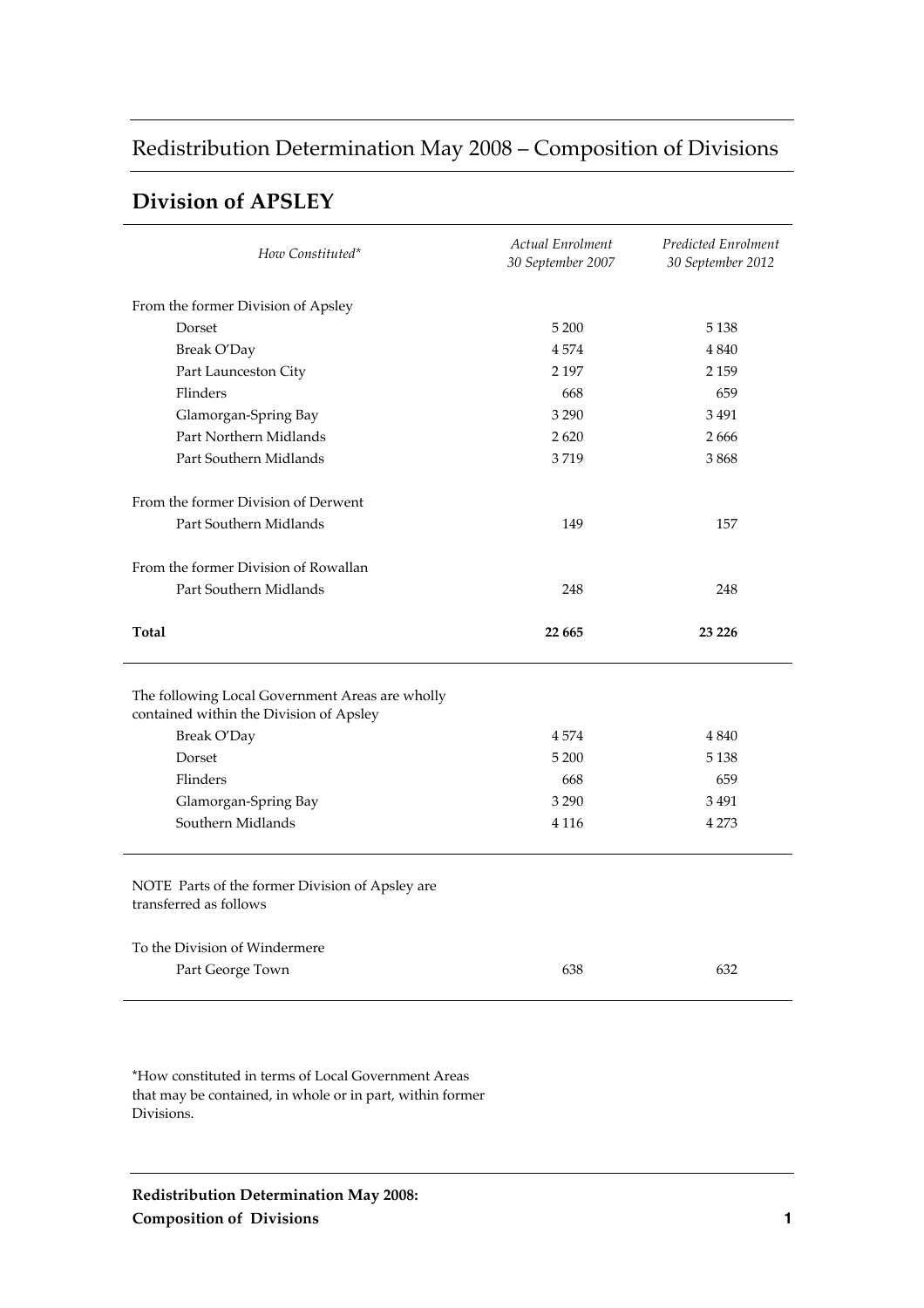### **Division of DERWENT**

| How Constituted*                                                                            | Actual Enrolment<br>30 September 2007 | Predicted Enrolment<br>30 September 2012 |
|---------------------------------------------------------------------------------------------|---------------------------------------|------------------------------------------|
| From the former Division of Derwent                                                         |                                       |                                          |
| Derwent Valley                                                                              | 6577                                  | 6961                                     |
| Glenorchy City                                                                              | 6510                                  | 6887                                     |
| Brighton                                                                                    | 9 2 4 7                               | 10 300                                   |
| Part Central Highlands                                                                      | 1 0 5 7                               | 998                                      |
| Total                                                                                       | 23 391                                | 25 146                                   |
| The following Local Government Areas are wholly<br>contained within the Division of Derwent |                                       |                                          |
| Brighton                                                                                    | 9 2 4 7                               | 10 300                                   |
| Derwent Valley                                                                              | 6577                                  | 6 9 6 1                                  |
| NOTE Parts of the former Division of Derwent are<br>transferred as follows                  |                                       |                                          |
| To the Division of Pembroke                                                                 |                                       |                                          |
| Part Clarence City                                                                          | 423                                   | 412                                      |
| To the Division of Apsley                                                                   |                                       |                                          |
| Part Southern Midlands                                                                      | 149                                   | 157                                      |
| To the Division of Rumney<br>Part Clarence City                                             | 485                                   | 562                                      |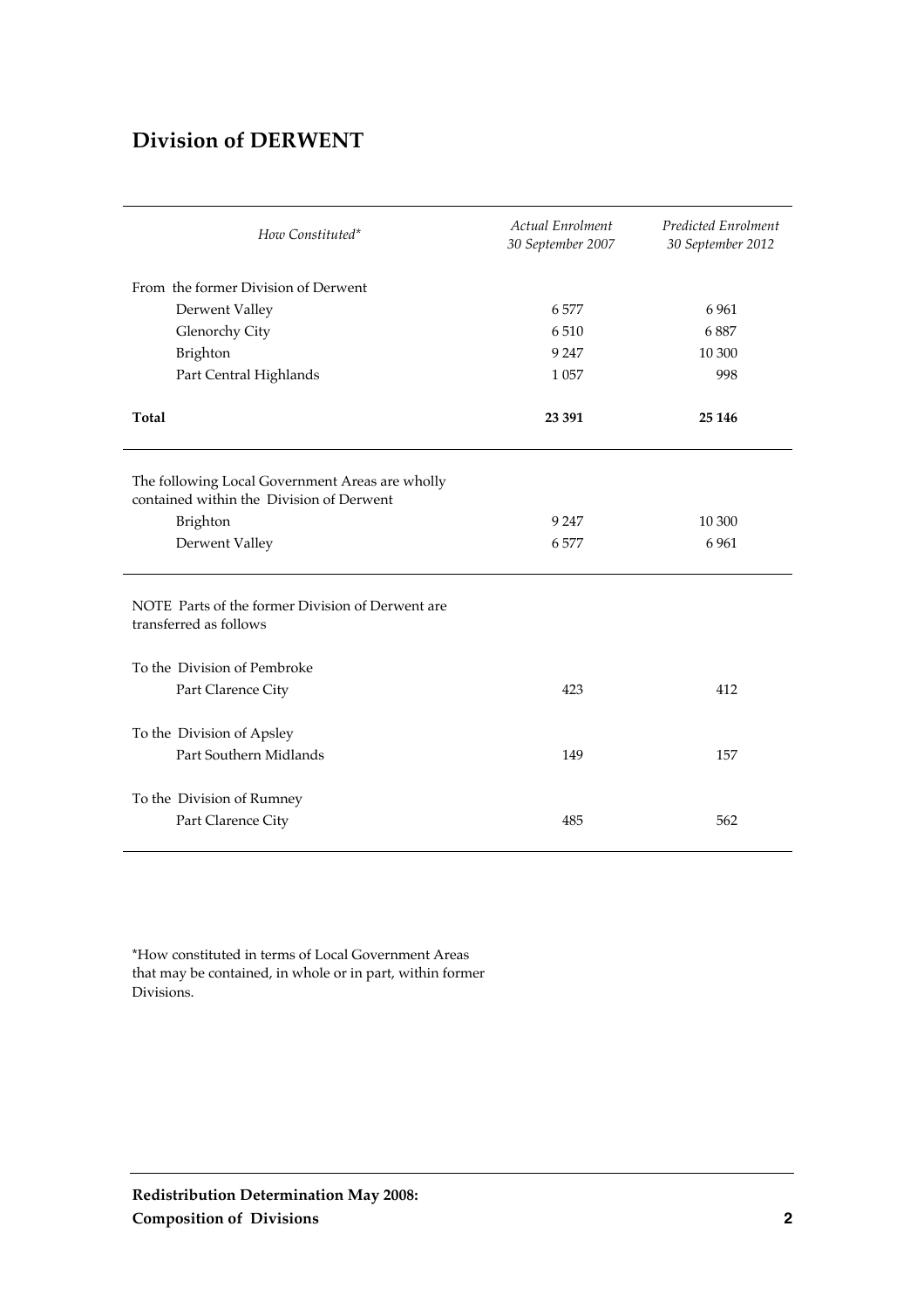### **Division of ELWICK**

| How Constituted*                                                          | Actual Enrolment<br>30 September 2007 | Predicted Enrolment<br>30 September 2012 |
|---------------------------------------------------------------------------|---------------------------------------|------------------------------------------|
| From the former Division of Elwick<br>Part Glenorchy City                 | 21 788                                | 21 570                                   |
| From the former Division of Wellington                                    |                                       |                                          |
| Part Glenorchy City                                                       | 3 2 2 0                               | 3096                                     |
| Part Hobart City                                                          | $\overline{2}$                        | 2                                        |
|                                                                           |                                       |                                          |
| Total                                                                     | 25 010                                | 24 6 6 8                                 |
| NOTE Parts of the former Division of Elwick are<br>transferred as follows |                                       |                                          |
| To the Division of Hobart                                                 |                                       |                                          |
| Part Glenorchy City                                                       | 49                                    | 49                                       |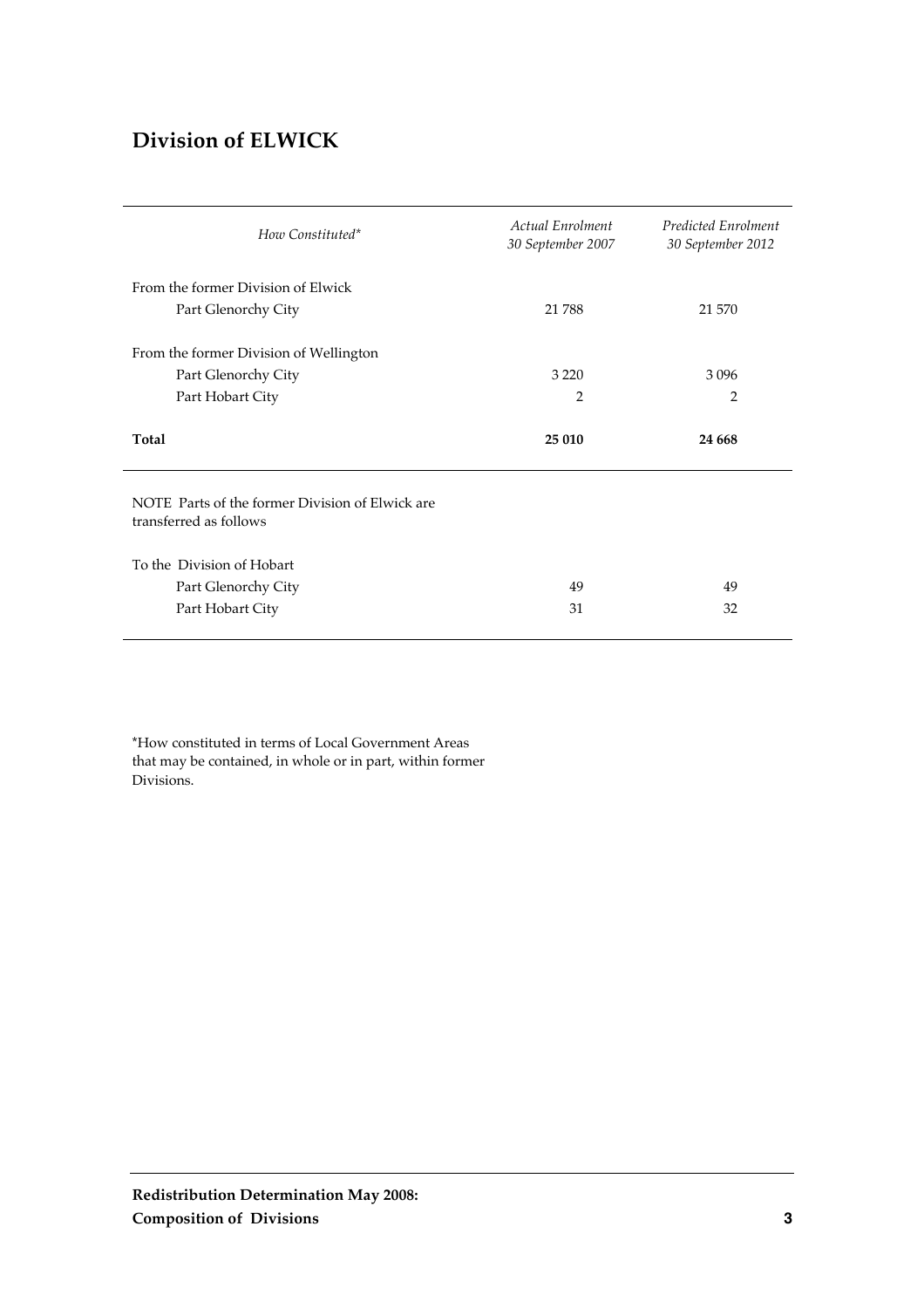### **Division of HOBART**

| How Constituted*                                                              | <b>Actual Enrolment</b><br>30 September 2007 | <b>Predicted Enrolment</b><br>30 September 2012 |
|-------------------------------------------------------------------------------|----------------------------------------------|-------------------------------------------------|
| From the former Division of Wellington                                        |                                              |                                                 |
| Part Hobart City                                                              | 19776                                        | 20 339                                          |
| From the former Division of Elwick                                            |                                              |                                                 |
| Part Hobart City                                                              | 31                                           | 32                                              |
| Part Glenorchy City                                                           | 49                                           | 49                                              |
| From the former Division of Nelson                                            |                                              |                                                 |
| Part Hobart City                                                              | 3592                                         | 3743                                            |
| Total                                                                         | 23 4 48                                      | 24 163                                          |
| NOTE Parts of the former Division of Wellington are<br>transferred as follows |                                              |                                                 |
| To the Division of Elwick                                                     |                                              |                                                 |
| Part Glenorchy City                                                           | 3 2 2 0                                      | 3096                                            |
| Part Hobart City                                                              | $\overline{2}$                               | $\overline{2}$                                  |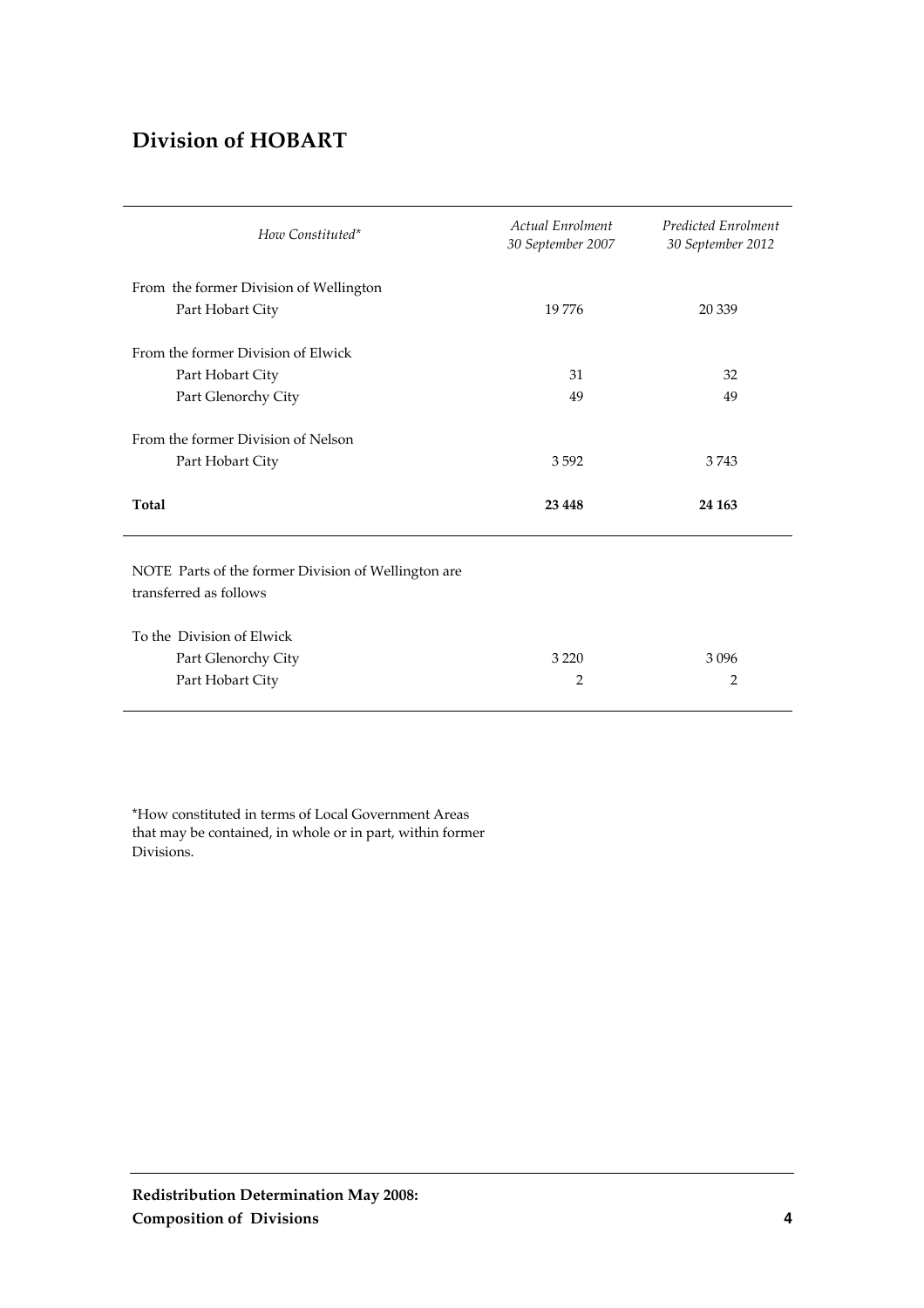### **Division of HUON**

| How Constituted*                                                                                        | Actual Enrolment<br>30 September 2007 | <b>Predicted Enrolment</b><br>30 September 2012 |
|---------------------------------------------------------------------------------------------------------|---------------------------------------|-------------------------------------------------|
| From the former Division of Huon                                                                        |                                       |                                                 |
| Huon Valley                                                                                             | 10 097                                | 10 690                                          |
| Part Kingborough                                                                                        | 12 257                                | 13 048                                          |
| Total                                                                                                   | 22 3 54                               | 23 738                                          |
| The following Local Government Areas are wholly<br>contained within the Division of Huon<br>Huon Valley | 10 097                                | 10 690                                          |
| NOTE Parts of the former Division of Huon are<br>transferred as follows                                 |                                       |                                                 |
| To the Division of Nelson<br>Part Kingborough                                                           | 1755                                  | 1844                                            |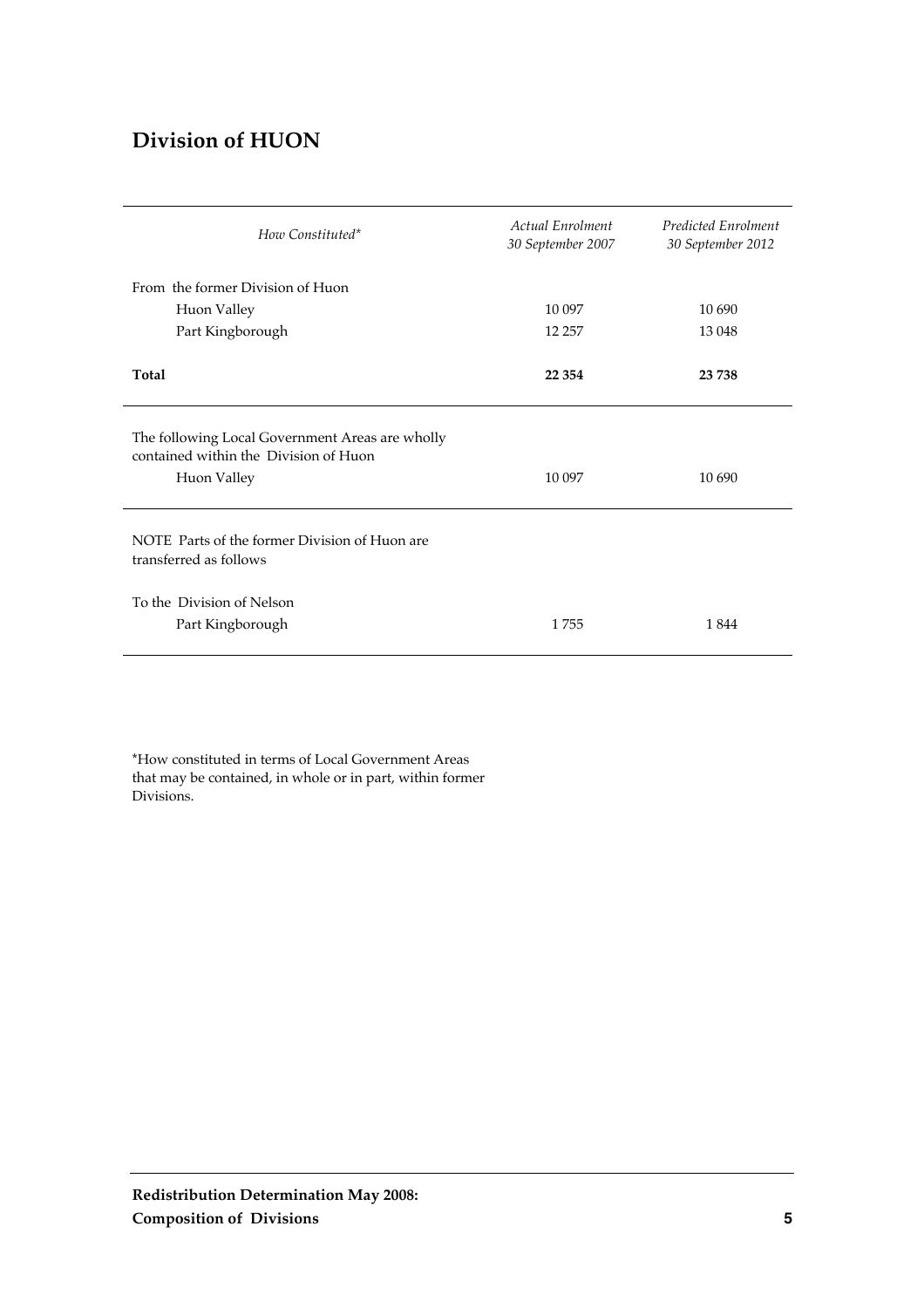### **Division of LAUNCESTON**

| How Constituted*                                                            | <b>Actual Enrolment</b><br>30 September 2007 | Predicted Enrolment<br>30 September 2012 |
|-----------------------------------------------------------------------------|----------------------------------------------|------------------------------------------|
| From the former Division of Paterson                                        |                                              |                                          |
| Part Launceston City                                                        | 16915                                        | 17 551                                   |
| Part Meander Valley                                                         | 6 0 9 7                                      | 6695                                     |
| Total                                                                       | 23 012                                       | 24 24 6                                  |
| NOTE Parts of the former Division of Paterson are<br>transferred as follows |                                              |                                          |
| To the Division of Great Western Tiers<br>Part Northern Midlands            | 868                                          | 984                                      |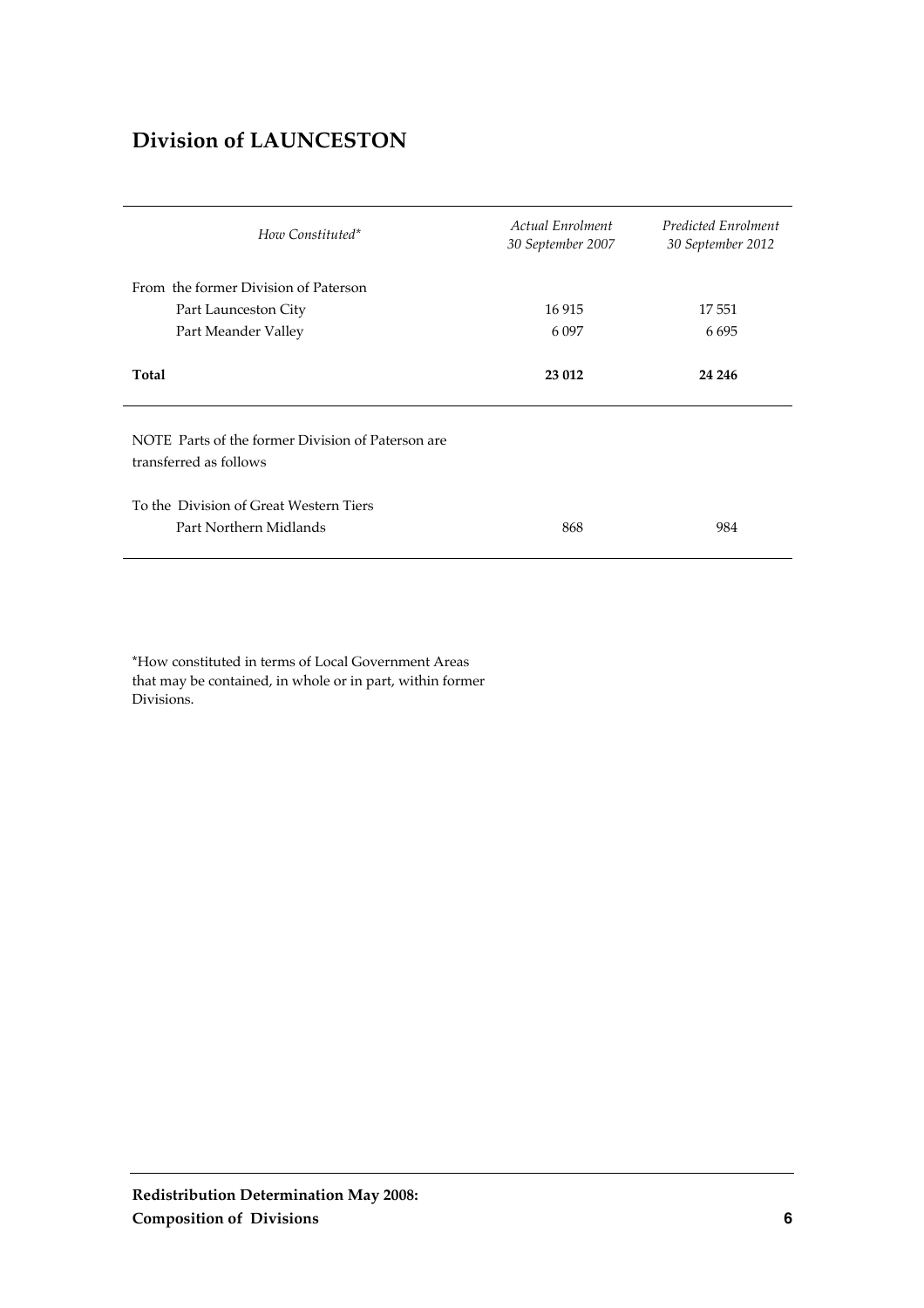### **Division of MERSEY**

# **(unchanged)**

| Actual Enrolment<br>30 September 2007 | Predicted Enrolment<br>30 September 2012 |
|---------------------------------------|------------------------------------------|
|                                       |                                          |
| 17844                                 | 18 0 82                                  |
| 2 1 4 0                               | 2 2 2 0                                  |
| 2934                                  | 3 0 8 8                                  |
| 22 918                                | 23 390                                   |
| 17844                                 | 18 0 82                                  |
|                                       |                                          |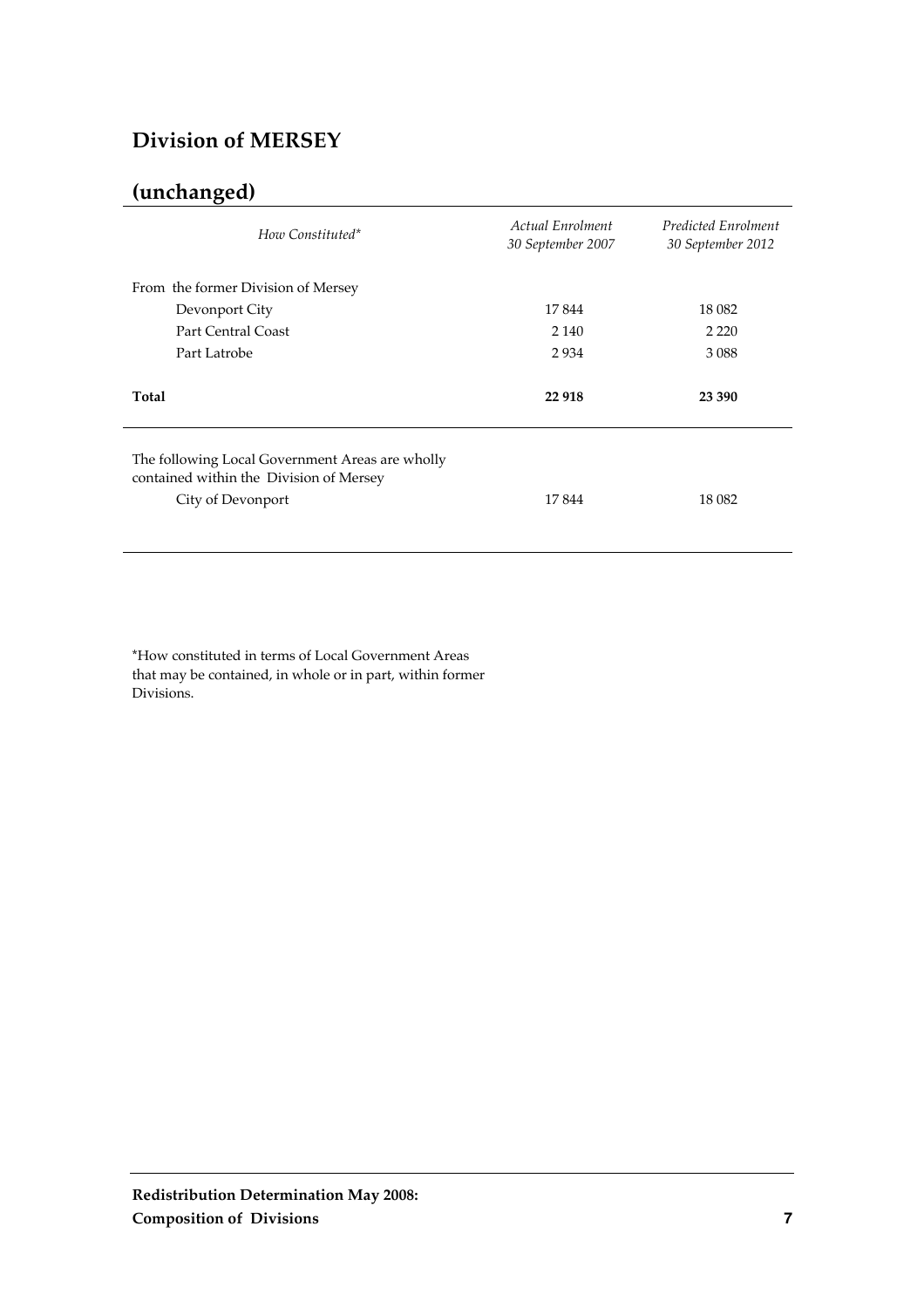### **Division of MONTGOMERY**

# **(unchanged)**

| How Constituted*                       | Actual Enrolment<br>30 September 2007 | Predicted Enrolment<br>30 September 2012 |
|----------------------------------------|---------------------------------------|------------------------------------------|
| From the former Division of Montgomery |                                       |                                          |
| Part Central Coast                     | 13627                                 | 14 016                                   |
| Part Burnie City                       | 9954                                  | 10 344                                   |
| Total                                  | 23 5 81                               | 24 360                                   |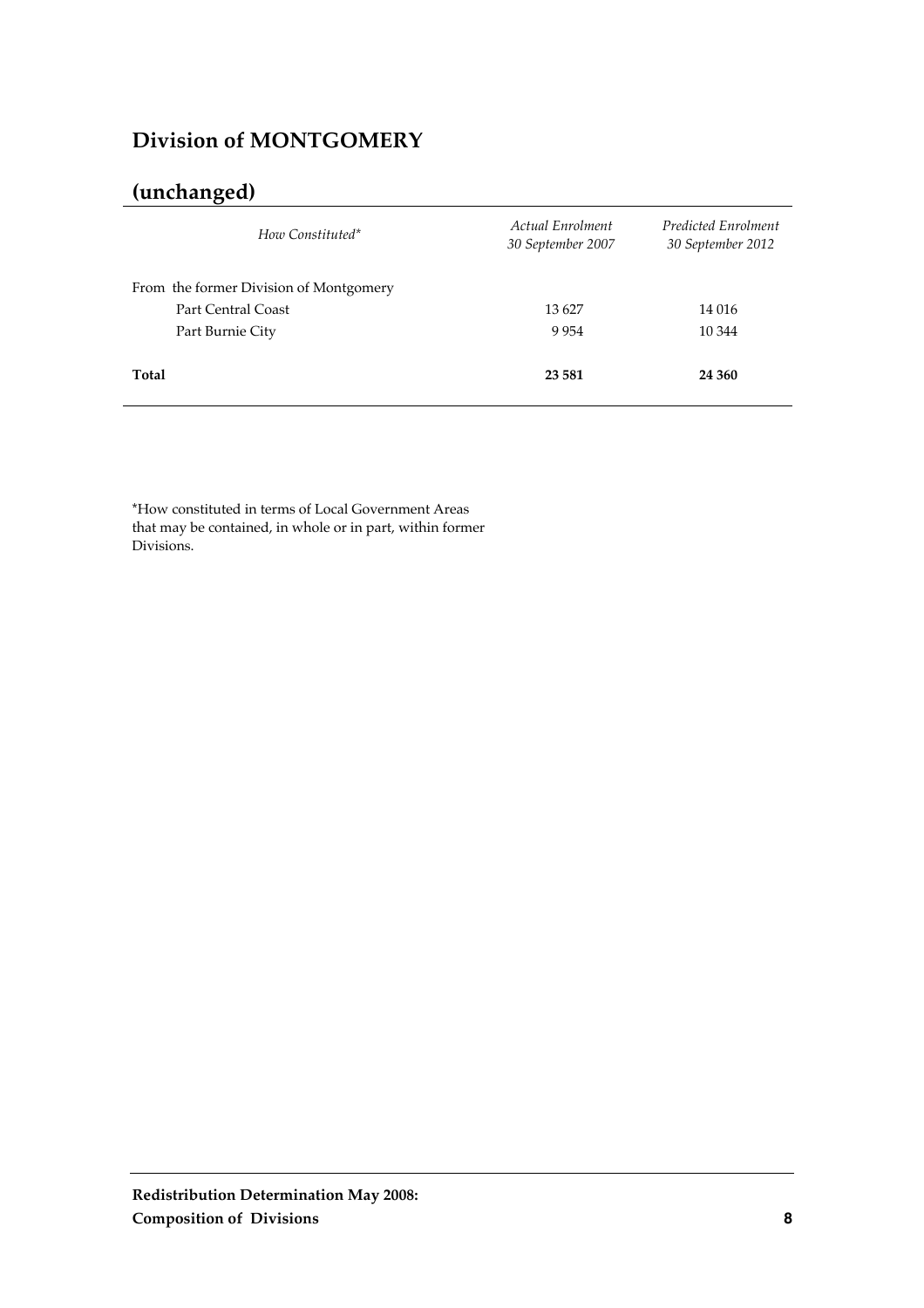### **Division of MURCHISON**

# **(unchanged)**

| How Constituted*                                                                                                                                                      | Actual Enrolment<br>30 September 2007 | Predicted Enrolment<br>30 September 2012 |
|-----------------------------------------------------------------------------------------------------------------------------------------------------------------------|---------------------------------------|------------------------------------------|
| From the former Division of Murchison                                                                                                                                 |                                       |                                          |
| King Island                                                                                                                                                           | 1 1 8 3                               | 1 1 6 7                                  |
| Circular Head                                                                                                                                                         | 5 5 0 2                               | 5483                                     |
| Waratah-Wynyard                                                                                                                                                       | 9 9 0 6                               | 10 276                                   |
| <b>West Coast</b>                                                                                                                                                     | 3 3 7 2                               | 3 2 7 1                                  |
| Part Burnie City                                                                                                                                                      | 3835                                  | 4 107                                    |
| Total                                                                                                                                                                 | 23 798                                | 24 304                                   |
| The following Local Government Areas are wholly<br>contained within the Division of Murchison<br>Circular Head<br>King Island<br>Waratah-Wynyard<br><b>West Coast</b> | 5 5 0 2<br>1 1 8 3<br>9906<br>3 3 7 2 | 5483<br>1 1 6 7<br>10 276<br>3 2 7 1     |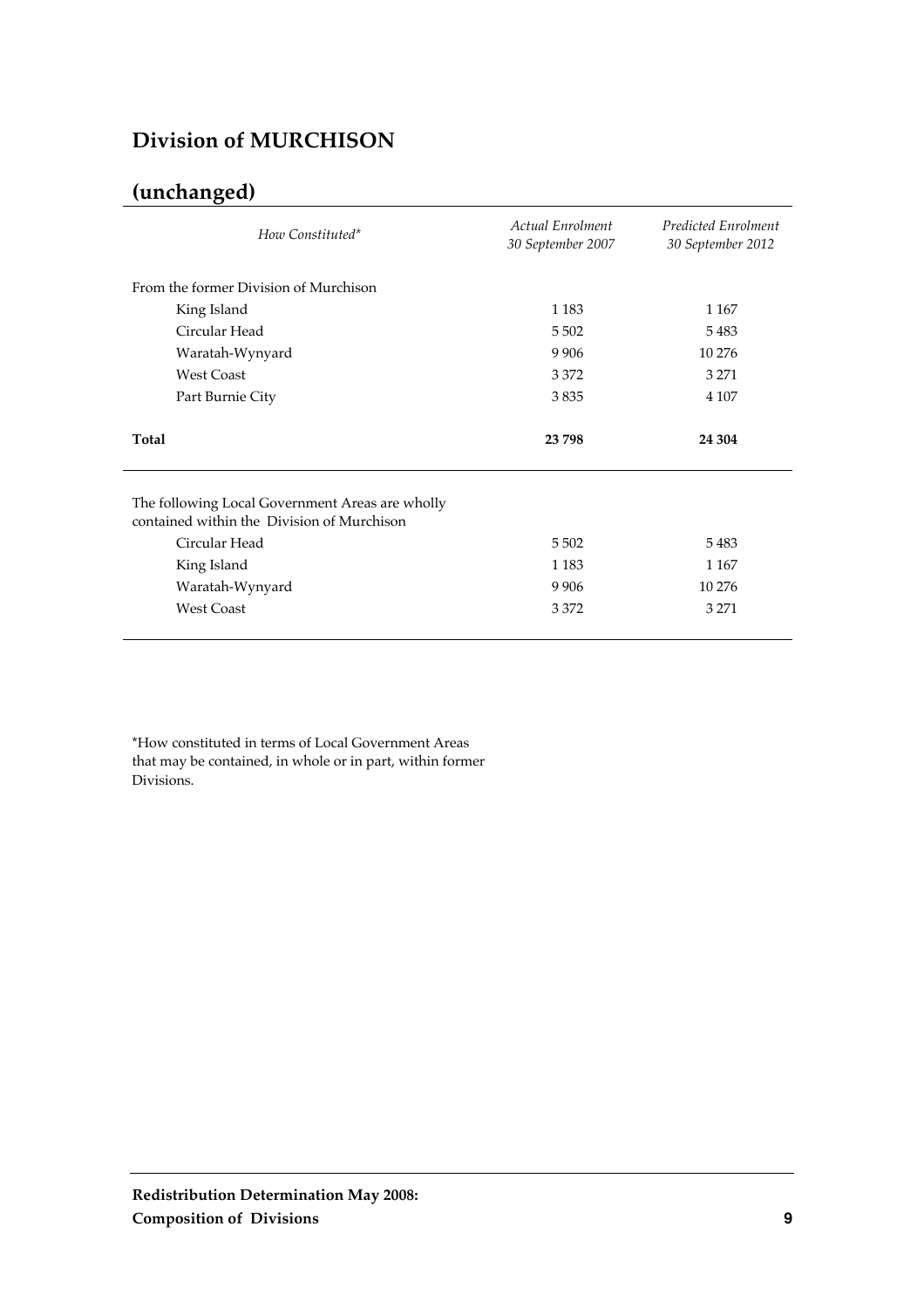### **Division of NELSON**

| Actual Enrolment<br>30 September 2007 | Predicted Enrolment<br>30 September 2012 |
|---------------------------------------|------------------------------------------|
|                                       |                                          |
| 11 114                                | 11 544                                   |
| 8837                                  | 9561                                     |
| 1755                                  | 1844                                     |
| 21 706                                | 22 949                                   |
|                                       |                                          |
|                                       |                                          |
|                                       |                                          |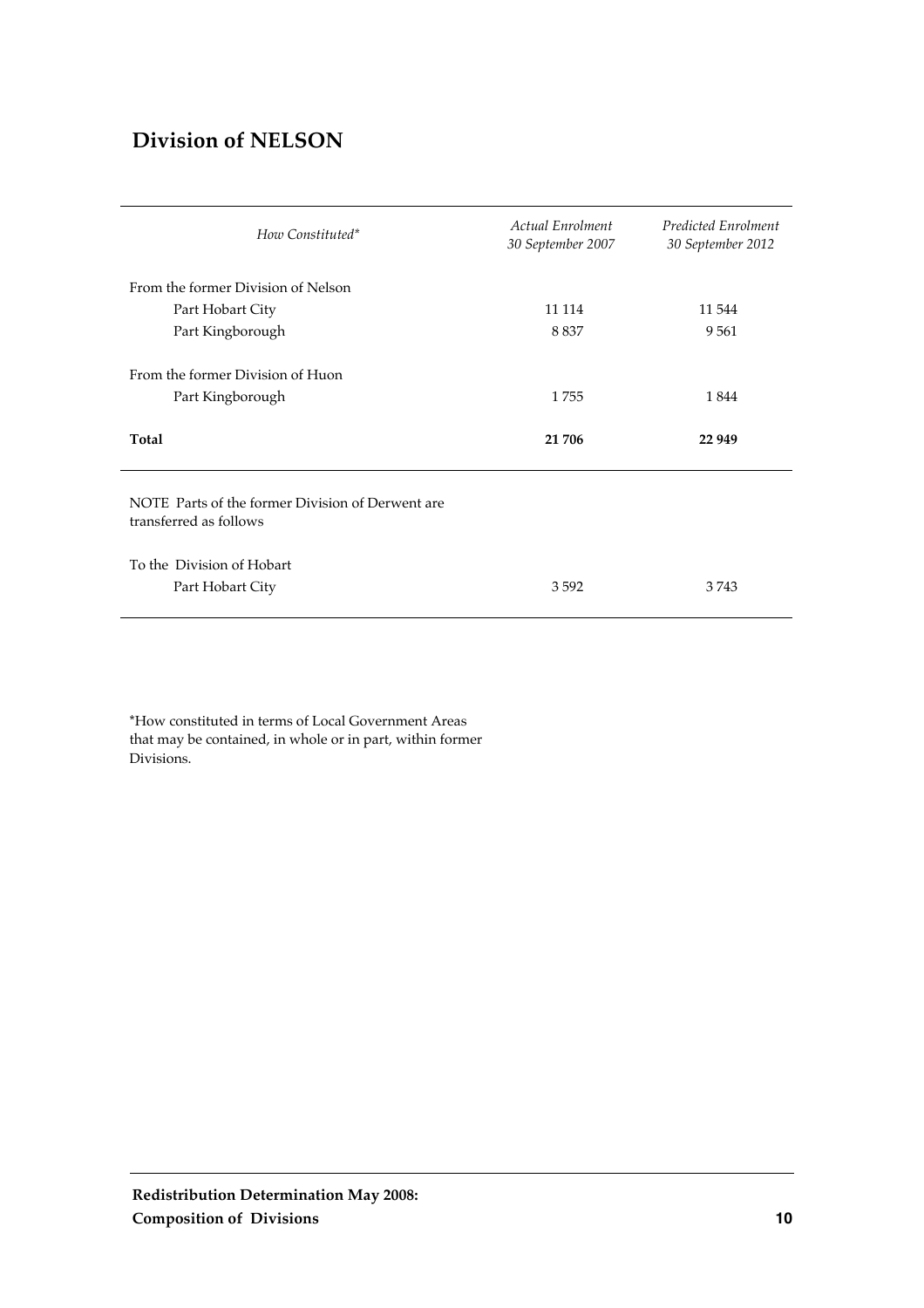### **Division of PEMBROKE**

| How Constituted*                                           | Actual Enrolment<br>30 September 2007 | Predicted Enrolment<br>30 September 2012 |
|------------------------------------------------------------|---------------------------------------|------------------------------------------|
| From the former Division of Pembroke<br>Part Clarence City | 23 377                                | 23 9 28                                  |
| From the former Division of Derwent<br>Part Clarence City  | 423                                   | 412                                      |
| From the former Division of Rumney<br>Part Clarence City   | 521                                   | 535                                      |
| Total                                                      | 24 3 21                               | 24 875                                   |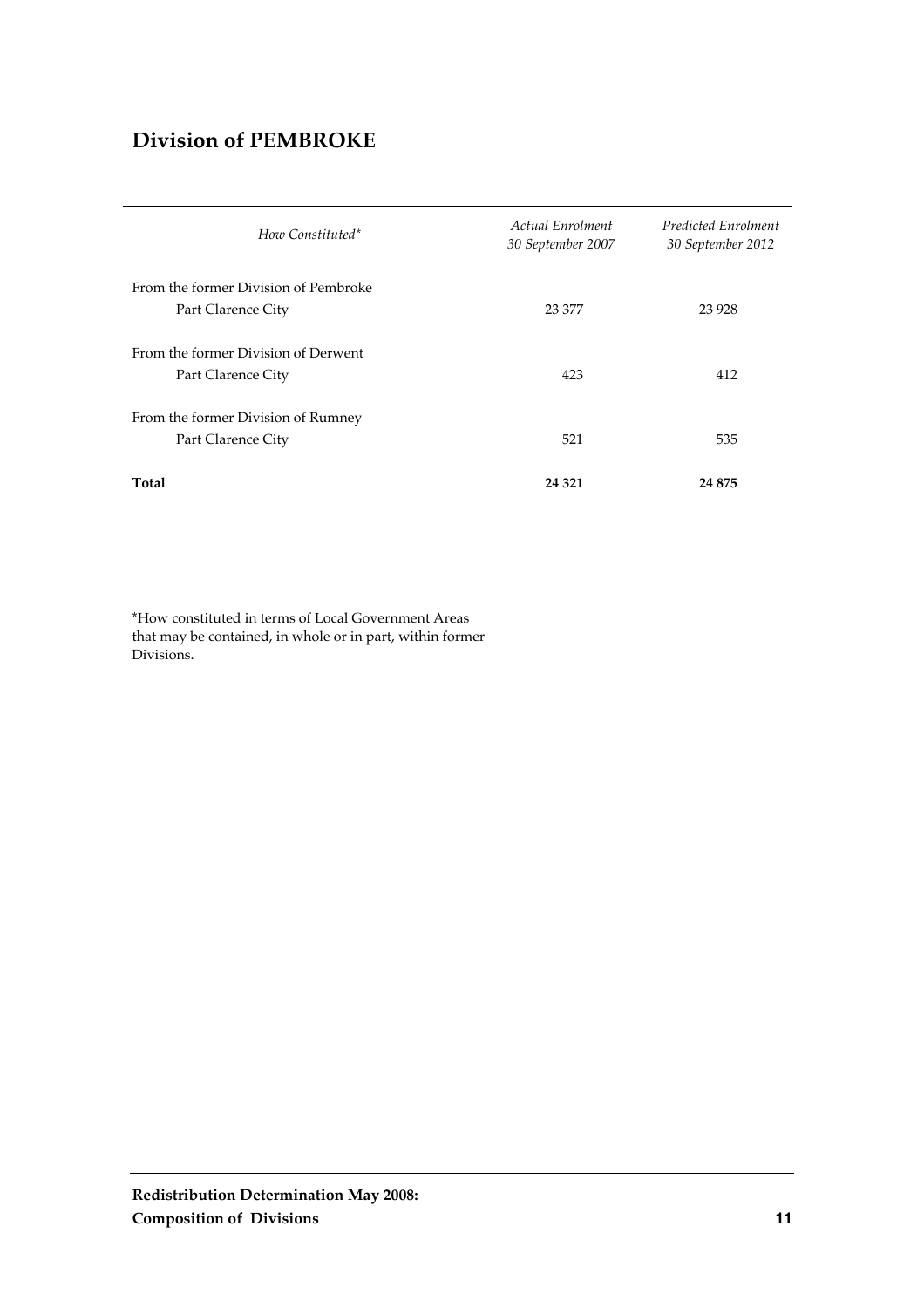### **Division of ROSEVEARS**

| How Constituted*                                                                                            | <b>Actual Enrolment</b><br>30 September 2007 | <b>Predicted Enrolment</b><br>30 September 2012 |
|-------------------------------------------------------------------------------------------------------------|----------------------------------------------|-------------------------------------------------|
| From the former Division of Rosevears                                                                       |                                              |                                                 |
| Part West Tamar                                                                                             | 15 210                                       | 16 088                                          |
| Part Launceston City                                                                                        | 7826                                         | 7937                                            |
| From the former Division of Rowallan<br>Part West Tamar                                                     | 147                                          | 164                                             |
| Total                                                                                                       | 23 183                                       | 24 189                                          |
| The following Local Government Areas are wholly<br>contained within the Division of Rosevears<br>West Tamar | 7973                                         | 8 1 0 1                                         |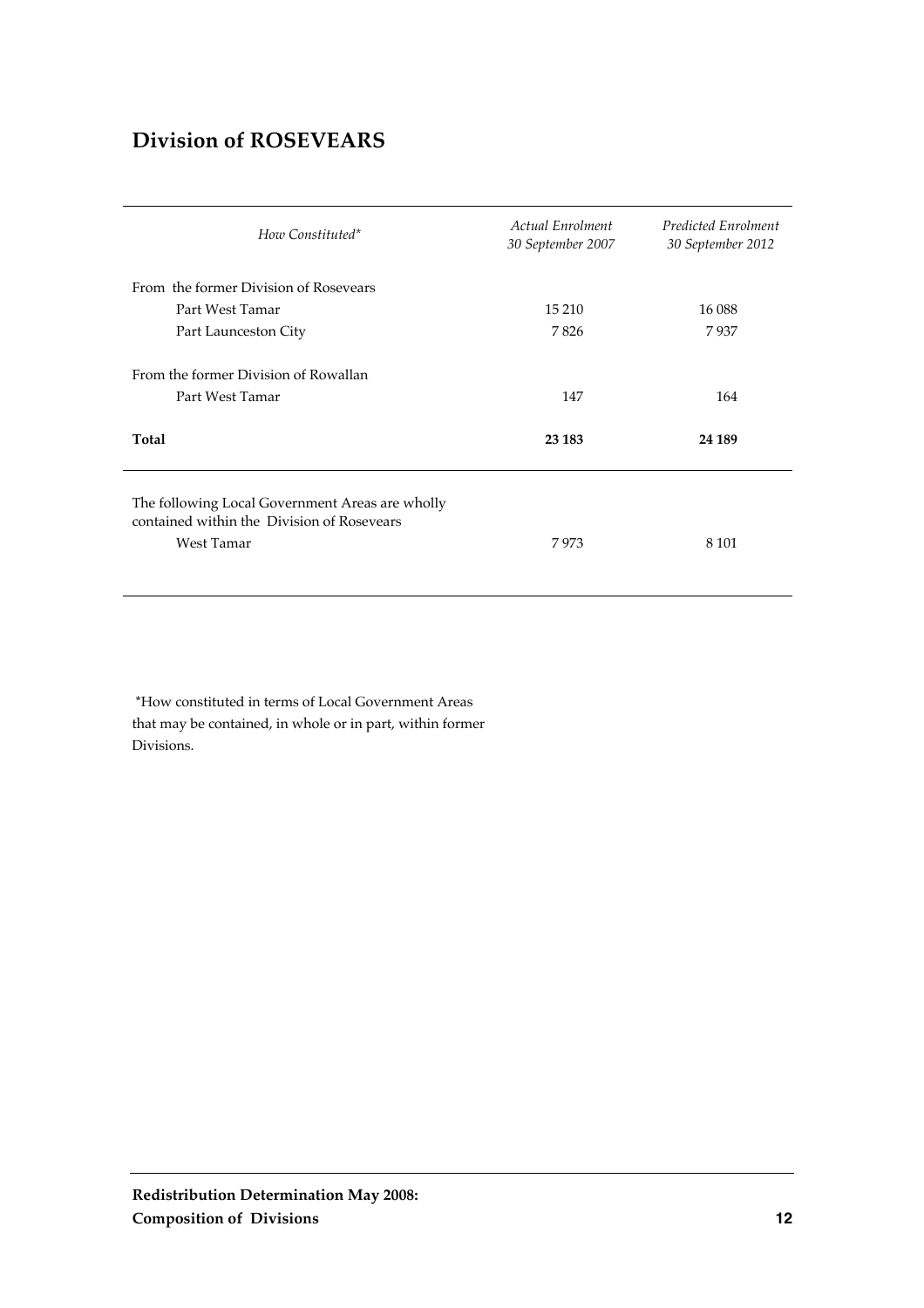### **Division of RUMNEY**

| How Constituted*                                                                           | <b>Actual Enrolment</b><br>30 September 2007 | <b>Predicted Enrolment</b><br>30 September 2012 |
|--------------------------------------------------------------------------------------------|----------------------------------------------|-------------------------------------------------|
| From the former Division of Rumney                                                         |                                              |                                                 |
| Sorell                                                                                     | 8805                                         | 9680                                            |
| Tasman                                                                                     | 1742                                         | 1809                                            |
| Part Clarence City                                                                         | 12 2 8 4                                     | 12 863                                          |
| From the former Division of Derwent                                                        |                                              |                                                 |
| Part Clarence City                                                                         | 485                                          | 562                                             |
| Total                                                                                      | 23 316                                       | 24 9 14                                         |
| The following Local Government Areas are wholly<br>contained within the Division of Rumney |                                              |                                                 |
| Sorell                                                                                     | 8805                                         | 9680                                            |
| Tasman                                                                                     | 1742                                         | 1809                                            |
| NOTE Parts of the former Division of Rumney are<br>transferred as follows                  |                                              |                                                 |
| To the Division of Pembroke                                                                |                                              |                                                 |
| Part Clarence City                                                                         | 521                                          | 535                                             |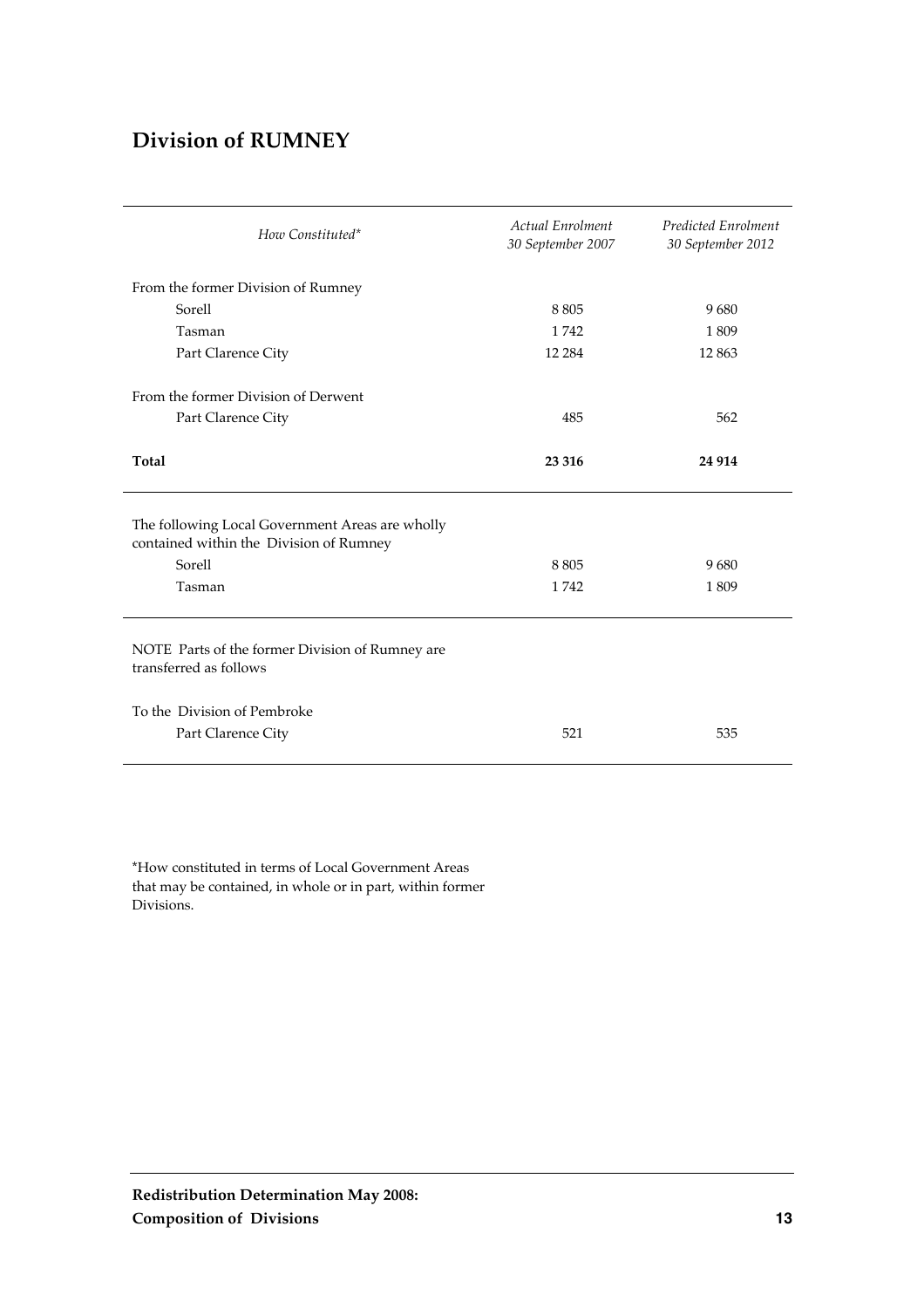### **Division of WESTERN TIERS**

| How Constituted*                                                                                                   | Actual Enrolment<br>30 September 2007 | Predicted Enrolment<br>30 September 2012 |
|--------------------------------------------------------------------------------------------------------------------|---------------------------------------|------------------------------------------|
| From the former Division of Rowallan                                                                               |                                       |                                          |
| Part Meander Valley                                                                                                | 7388                                  | 7618                                     |
| Kentish                                                                                                            | 4 1 3 9                               | 4 4 2 1                                  |
| Part Latrobe                                                                                                       | 3753                                  | 4 1 0 9                                  |
| Part Northern Midlands                                                                                             | 5372                                  | 5722                                     |
| Part Central Highlands                                                                                             | 627                                   | 649                                      |
| From the former Division of Paterson<br>Part Northern Midlands                                                     | 868                                   | 984                                      |
| Total                                                                                                              | 22 147                                | 23 503                                   |
| The following Local Government Areas are wholly<br>contained within the Division of Great Western Tiers<br>Kentish | 4 1 3 9                               | 4 4 2 1                                  |
| NOTE Parts of the former Division of Rowallan are<br>transferred as follows                                        |                                       |                                          |
| To the Division of Rosevears<br>Part West Tamar                                                                    | 147                                   | 164                                      |
| To the Division of Apsley<br>Part Southern Midlands                                                                | 248                                   | 248                                      |